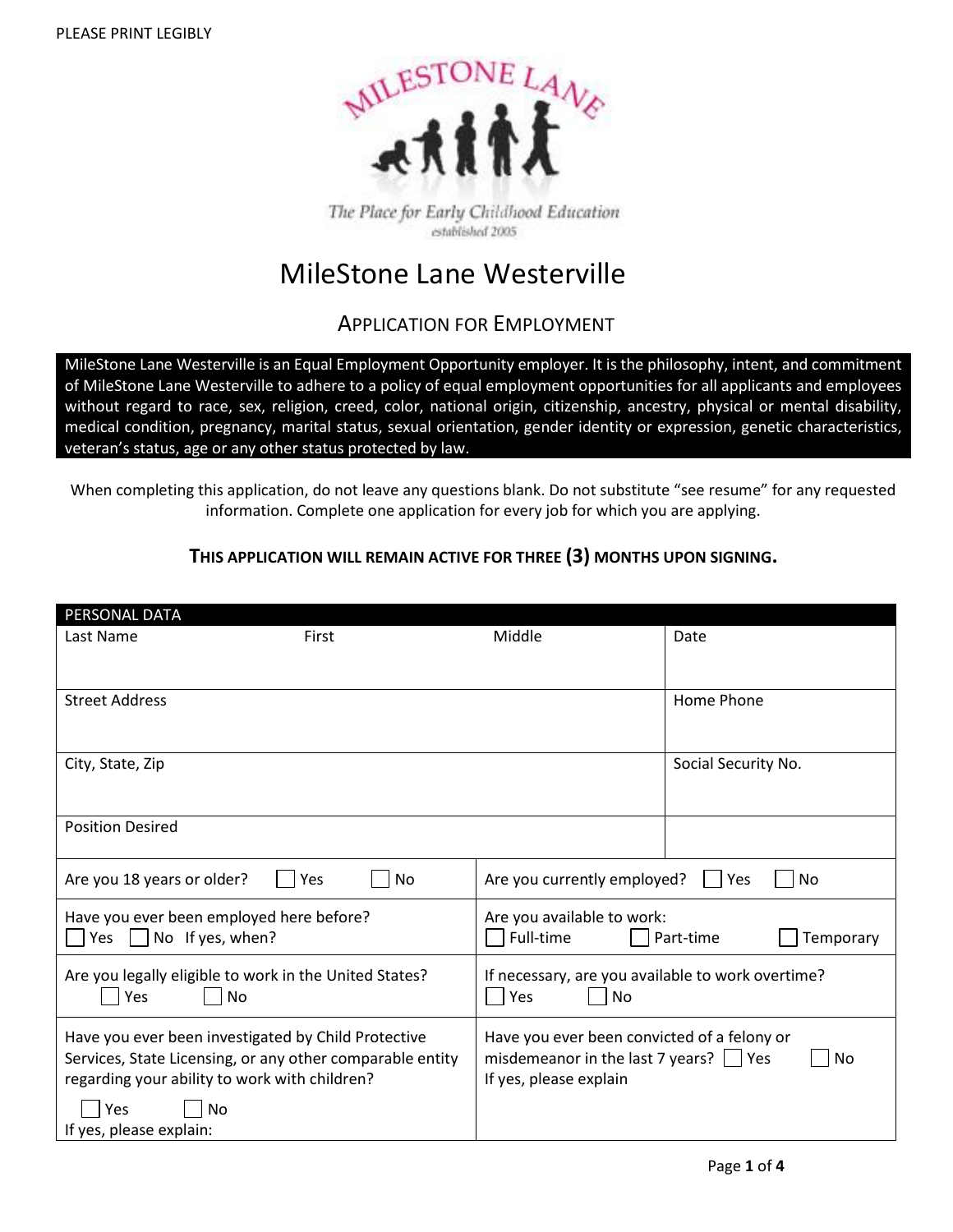#### PLEASE PRINT LEGIBLY

| How did you hear of MileStone Lane?                                 |                                                                                                                                                                                             |
|---------------------------------------------------------------------|---------------------------------------------------------------------------------------------------------------------------------------------------------------------------------------------|
|                                                                     | NOTE: A conviction will not necessarily be a bar to employment. Factors such<br>as date, nature and number of offense, age at the time of offense and<br>rehabilitation will be considered. |
| Are you able to attend evening/weekend staff meetings?<br>No<br>Yes |                                                                                                                                                                                             |

### EDUCATION

|                         |   |    | High School |    |              | College/ University |   |                         |              |                | Graduate/ Professional |   |
|-------------------------|---|----|-------------|----|--------------|---------------------|---|-------------------------|--------------|----------------|------------------------|---|
| Name, Address and Phone |   |    |             |    |              |                     |   |                         |              |                |                        |   |
| <b>Years Completed</b>  | 9 | 10 | 11          | 12 | $\mathbf{1}$ | $\overline{2}$      | 3 | $\overline{\mathbf{4}}$ | $\mathbf{1}$ | $\overline{2}$ | $\mathsf{3}$           | 4 |
| Diploma/Degree          |   |    |             |    |              |                     |   |                         |              |                |                        |   |
| Course of Study         |   |    |             |    |              |                     |   |                         |              |                |                        |   |
| <b>Honors Received</b>  |   |    |             |    |              |                     |   |                         |              |                |                        |   |

Degree of educational achievement is considered in the hiring process only to the extent that specific educational achievement is a requirement for performing the job.

#### SPECIAL SKILLS AND TRAING

Have you been employed in a licensed day care center before?

Do you have any other advanced training, continuing education or special study experience that you think would be helpful in the position for which you are applying? If so, please list:

# **REFERENCES**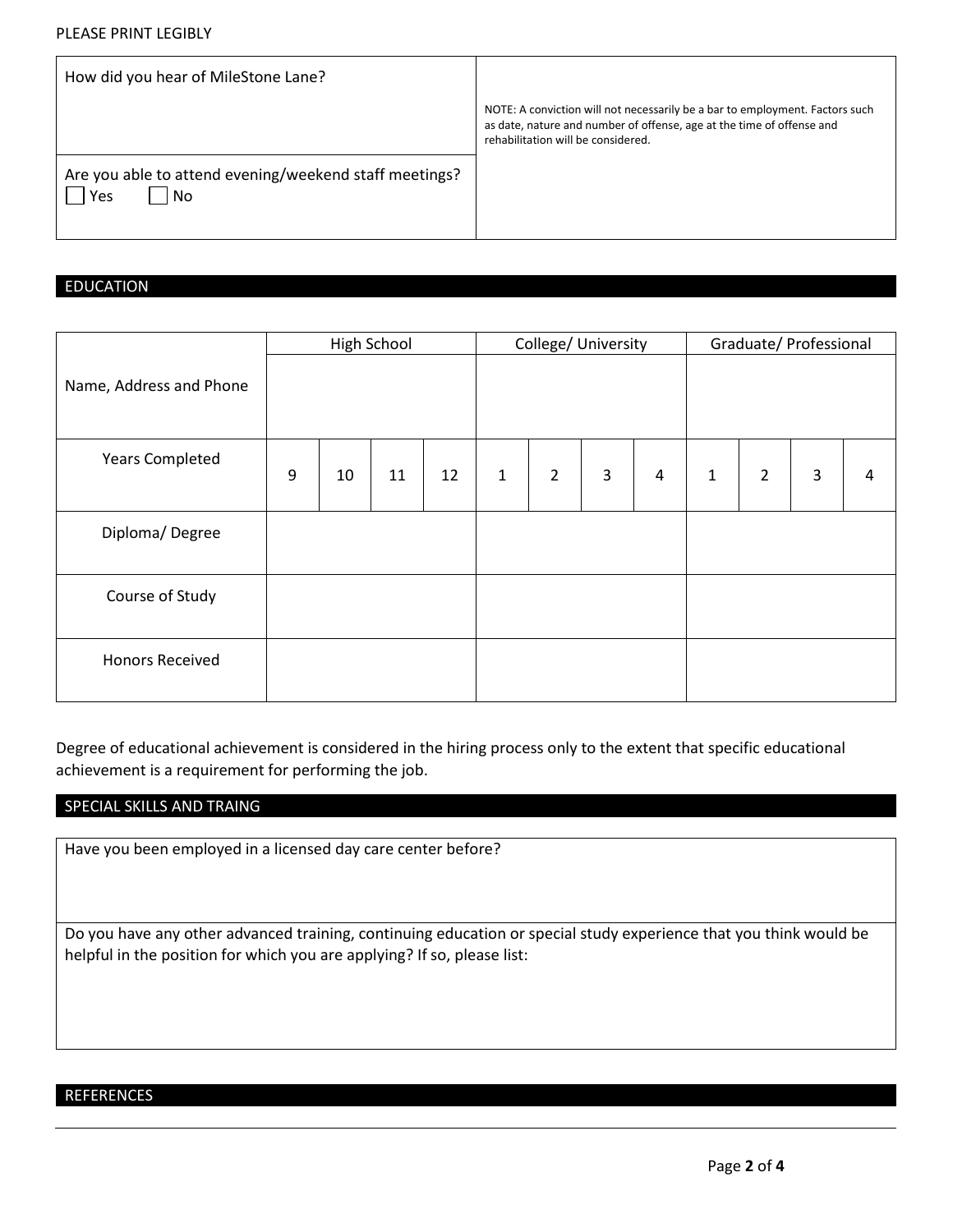#### PLEASE PRINT LEGIBLY

| Name | Relationship | Years Known | Phone No. |
|------|--------------|-------------|-----------|
|      |              |             |           |
|      |              |             |           |
|      |              |             |           |

## EMPLOYMENT HISTORY (List most recent employer first)

| May we contact your current employer? $\Box$ Yes<br>No. |                                  |
|---------------------------------------------------------|----------------------------------|
| <b>Employer Name:</b>                                   | Phone No:                        |
| Address:                                                | Employed (mm/yy)<br>From:<br>To: |
| Name and Title of Supervisor:                           | Reason for leaving:              |
| Job Title and Description:                              |                                  |

| <b>Employer Name:</b>         | Phone No:           |
|-------------------------------|---------------------|
|                               |                     |
| Address:                      | Employed (mm/yy)    |
|                               | From:               |
|                               | To:                 |
| Name and Title of Supervisor: | Reason for leaving: |
|                               |                     |
|                               |                     |
| Job Title and Description:    |                     |
|                               |                     |
|                               |                     |

| <b>Employer Name:</b>         | Phone No:           |
|-------------------------------|---------------------|
|                               |                     |
| Address:                      | Employed (mm/yy)    |
|                               | From:               |
|                               | To:                 |
| Name and Title of Supervisor: | Reason for leaving: |
|                               |                     |
|                               |                     |